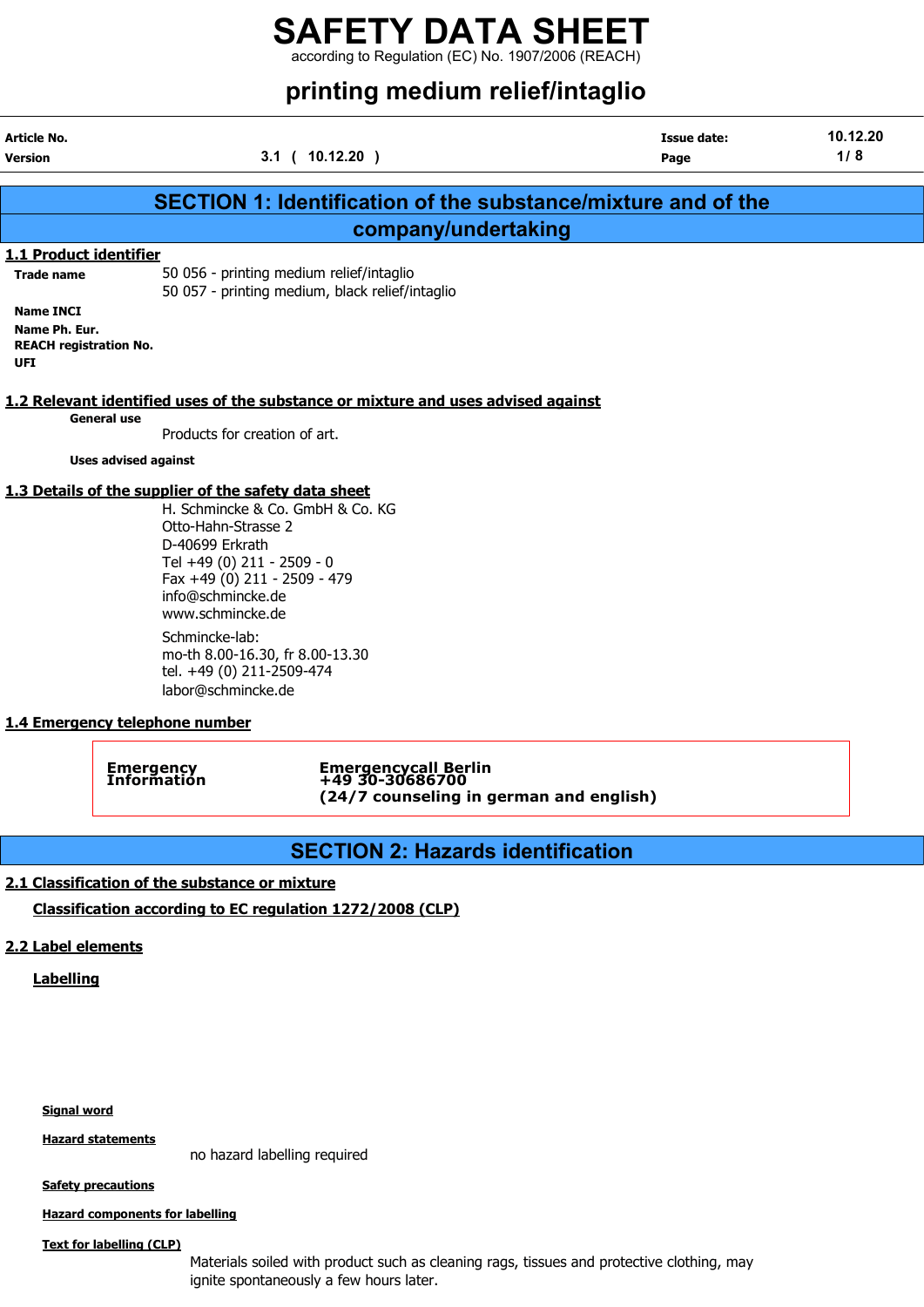# printing medium relief/intaglio

| Article No.    |                 | Issue date: | 10.12.20 |
|----------------|-----------------|-------------|----------|
| <b>Version</b> | 10.12.20<br>3.1 | Page        | 2/8      |

#### 2.3 Other hazards

SECTION 3: Composition / information on ingredients

#### 3.1 Substances

- Chemical characterisation
	- oil siccative extender pigments (50 057)

CAS-Number EINECS / ELINCS / NLP EU index number Customs tariff number REACH registration No. RTECS-no. Hazchem-Code CI-Number

#### 3.2 Mixtures

#### Additional information

SECTION 4: First aid measures

#### 4.1 Description of first aid measures

#### General information

Immediately remove all contaminated clothing.

#### In case of inhalation

Move victim to fresh air. Seek medical aid in case of troubles.

#### In case of skin contact

Thoroughly wash skin with soap and water. Seek medical attention if irritation persists.

#### After eye contact

In case of contact with eyes, rinse immediately with plenty of flowing water for 10 to 15 minutes holding eyelids apart. Seek medical attention if irritation persists.

#### After swallowing

Rinse mouth immediately and drink plenty of water. Do NOT induce vomiting. Seek medical treatment in case of troubles.

#### 4.2 Most important symptoms and effects, both acute and delayed

No data available

## 4.3 Indication of any immediate medical attention and special treatment needed

Treat symptomatically.

# SECTION 5: Firefighting measures

## 5.1 Extinguishing media

#### Suitable extinguishing media

Product is non-combustible. Extinguishing materials should therefore be selected according to surroundings.

#### Extinguishing media which must not be used for safety reasons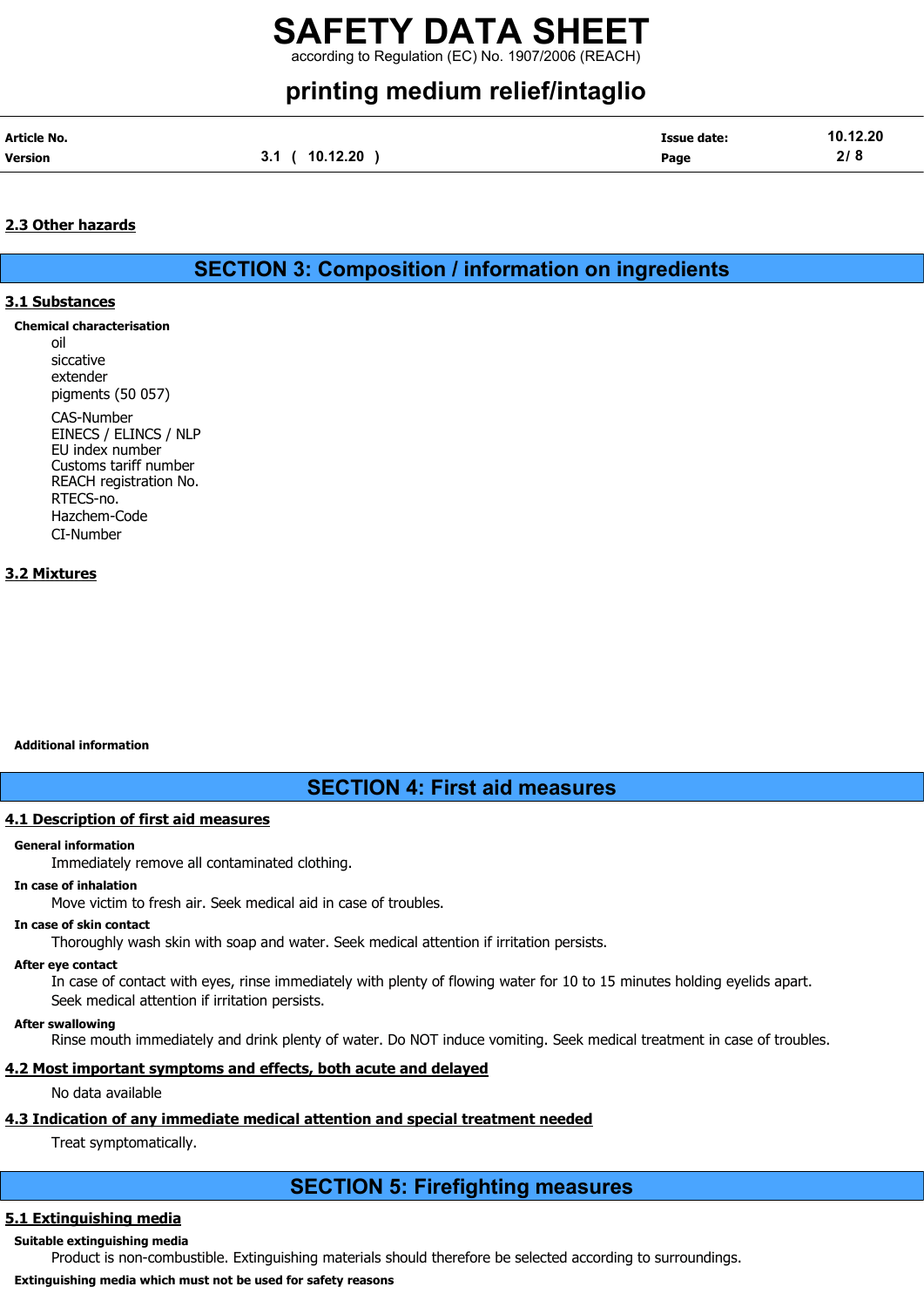# printing medium relief/intaglio

| Article No. |                 | <b>Issue date:</b> | 10.12.20 |
|-------------|-----------------|--------------------|----------|
| Version     | 10.12.20<br>v., | Page               | 3/       |

Full water jet

#### 5.2 Special hazards arising from the substance or mixture

In case of fire may be liberated: Carbon monoxide and carbon dioxide

#### 5.3 Advice for firefighters

#### Special protective equipment for firefighters

Additional information

## SECTION 6: Accidental release measures

#### 6.1 Personal precautions, protective equipment and emergency procedures

Wear suitable protective clothing. Avoid contact with skin, eyes, and clothing.

#### 6.2 environmental precautions

Discharge into the environment must be avoided.

#### 6.3 Methods and material for containment and cleaning up

#### Methods for cleaning up

Collect mechanically using liquid-binding material (sand, diatomaceous earth, universal binding agents). Dispose of waste in accordance with local, state, and federal regulations. Do not pick up with the help of saw-dust or other combustible substances.

#### Additional information

#### 6.4 Reference to other sections

Safe handling: see section 7 Disposal: see section 13

## SECTION 7: Handling and storage

#### 7.1 Precautions for safe handling

#### Advices on safe handling

Handle in accordance with good industrial hygiene and safety practice. Provide adequate ventilation.

#### Precautions against fire and explosion

Spontaneous ignition possible through autoxidation of cloths soaked in the product.

#### 7.2 Conditions for safe storage, including any incompatibilities

#### Requirements for storerooms and containers

Store in a well-ventilated place. Keep container tightly closed. storage temperature 10 - 30 °C

Hints on joint storage Storage class Further details

#### 7.3 Specific end use(s)

No special measures necessary if stored and handled as prescribed.

# SECTION 8: Exposure controls/personal protection

#### 8.1 Control parameters

#### 8.2 Exposure controls

## Occupational exposure controls

#### Respiratory protection

With correct and proper use, and under normal conditions, breathing protection is not required. Respiratory protection must be worn whenever the WEL levels have been exceeded. Combination filtering device (EN 14387) Use filter type A (= against vapours of organic substances)

#### Hand protection

Qualified materials: Nitrile rubber Layer thickness  $> 0.35$  mm Breakthrough time > 480 min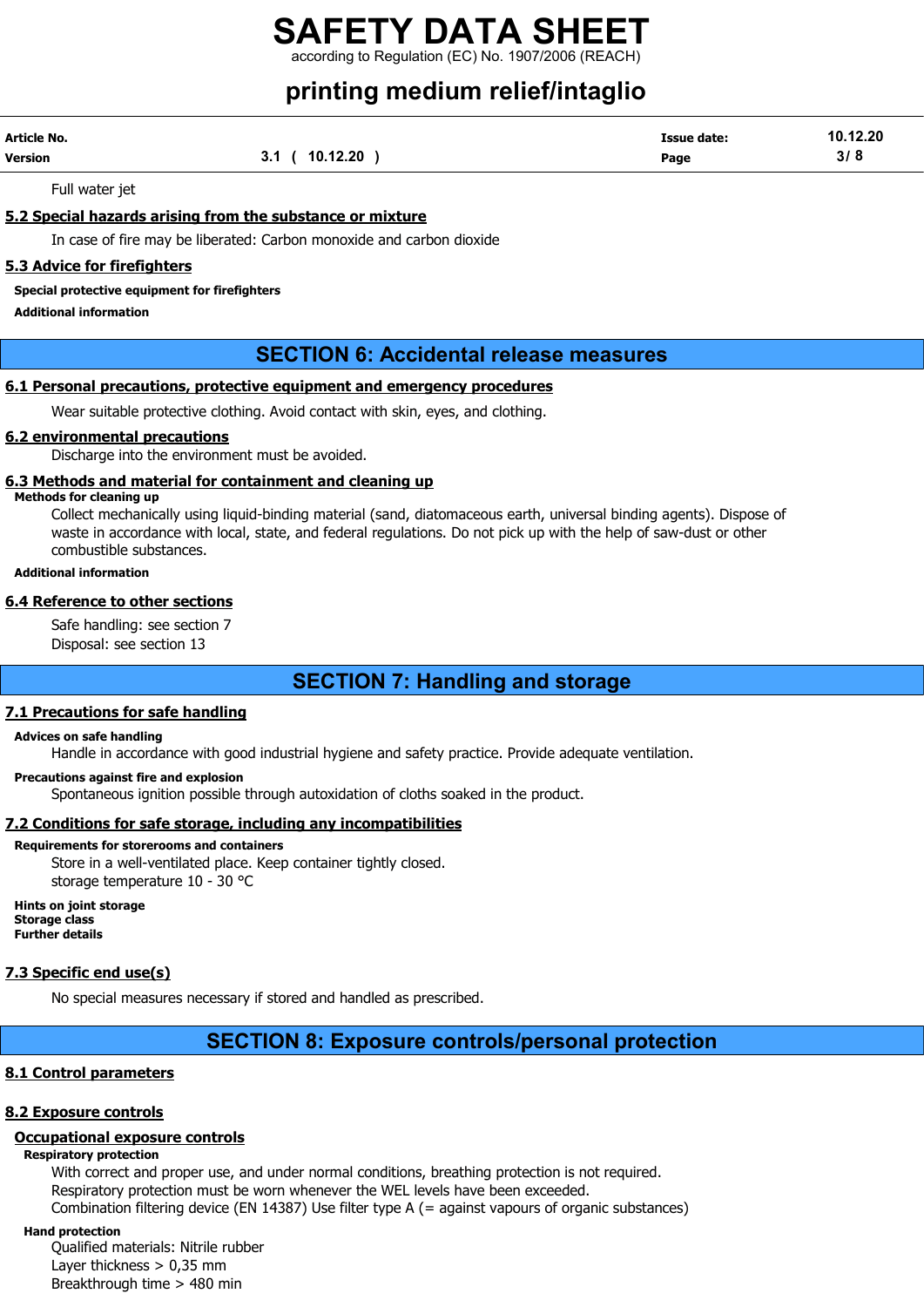# SAFETY DATA SHEET

according to Regulation (EC) No. 1907/2006 (REACH)

# printing medium relief/intaglio

| Article No. |                        | <b>Issue date:</b> | 10.12.20 |
|-------------|------------------------|--------------------|----------|
| Version     | 10.12.20<br>21<br>v. I | Page               | 4/       |

Ultranitril 492 - MAPA GmbH, Industriestraße 21- 25, D-27404 Zeven, Internet: www.mapa-pro.de All information was derived in accordance with EU directive 89/686/EWG and the resultant EN 374 in cooperation with MAPA GmbH. This recommendation applies exclusively to the product and use named in Section 1. In the event of commingling or deviating conditions, contact the suppliers of CE-approved gloves. This information is abased on our current state of knowledge and describes the security standards applicable to our product for the purpose provided.

#### Eye protection

**Goggles** 

#### Body protection

Wear suitable protective clothing. Wash contaminated clothing prior to re-use.

#### General protection and hygiene measures

Handle in accordance with good industrial hygiene and safety practice. Wash hands thoroughly after handling.

### SECTION 9: Physical and chemical properties

#### 9.1 information on basic physical and chemical properties

| Form   | pasty                                  |
|--------|----------------------------------------|
| Colour | light yellow( 50 056) - black (50 057) |
| Odour  | characteristic                         |

|                                        | min       | max       |
|----------------------------------------|-----------|-----------|
| Initial boiling point and              |           |           |
| boiling range                          |           |           |
| <b>Melting point/freezing point</b>    |           |           |
| Flash point/flash point range          | $>250$ °C |           |
| <b>Flammability</b>                    |           |           |
| <b>Ignition temperature</b>            |           |           |
| <b>Auto-ignition temperature</b>       |           |           |
| <b>Explosion limits</b>                |           |           |
| <b>Refraction index</b>                |           |           |
| PH                                     |           |           |
| <b>Viscosity</b>                       |           |           |
| <b>Viscosity</b>                       |           |           |
| Vapour pressure                        |           |           |
| <b>Density</b>                         |           | 0,96/1,36 |
|                                        |           | kg/l      |
| Partition coefficient: n-octanol/water |           |           |

Danger of explosion

#### 9.2 Other information

## SECTION 10: Stability and reactivity

#### 10.1 Reactivity

Materials soiled with product such as cleaning rags, tissues and protective clothing, may ignite spontaneously a few hours later.

#### 10.2 Chemical stability

#### 10.3 Possibility of hazardous reactions

#### 10.4 Conditions to avoid

Protect from excessive heat.

#### 10.5 Incompatible materials

strong oxidizing agents

#### 10.6 Hazardous decomposition products

In case of fire may be liberated: Carbon monoxide and carbon dioxide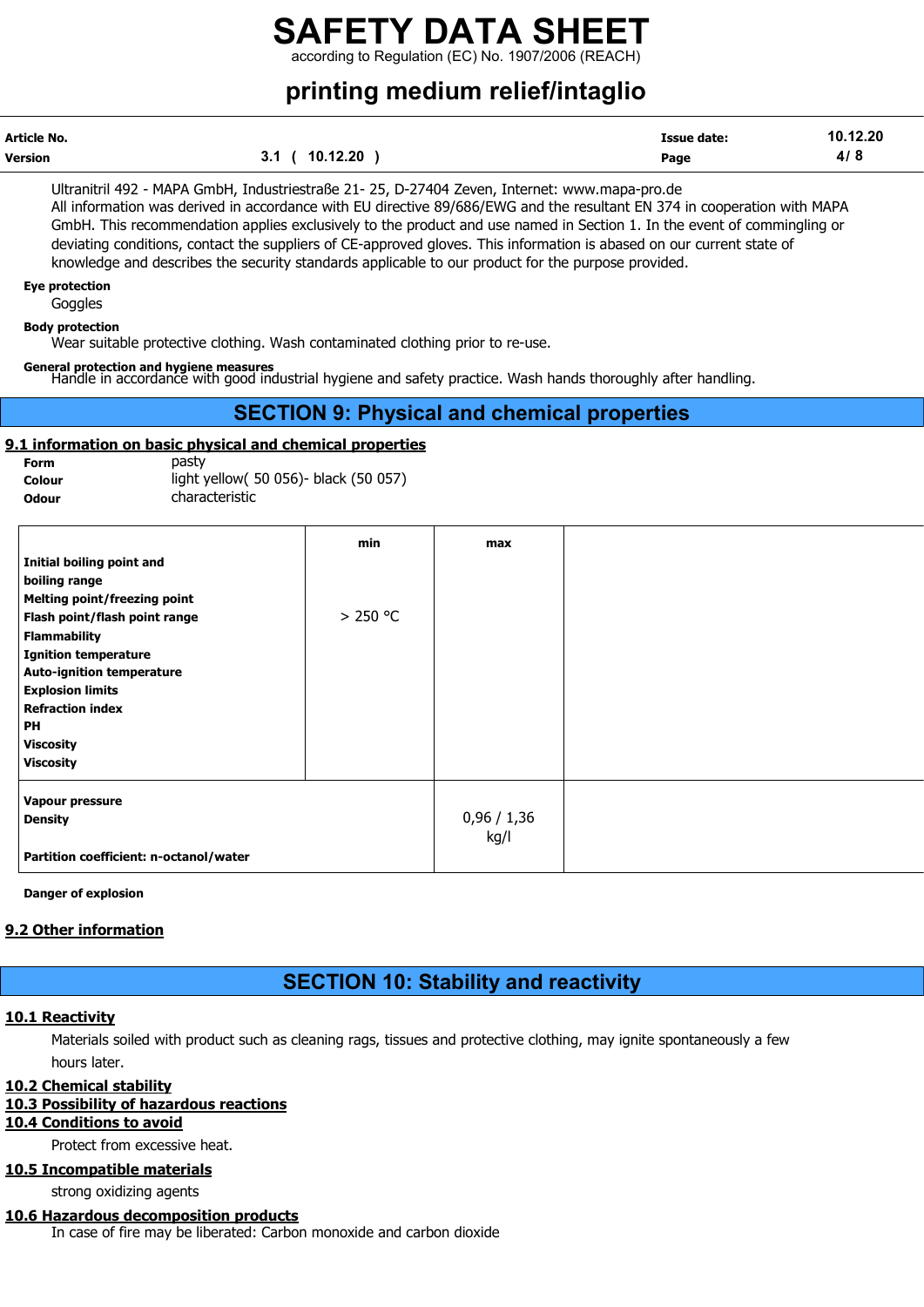# printing medium relief/intaglio

| Article No. |                              | <b>Issue date:</b> | 10.12.20 |
|-------------|------------------------------|--------------------|----------|
| Version     | 10.12.20<br>3.1 <sub>0</sub> | Page               | 5/8      |

# SECTION 11: Toxicological information

#### 11.1 Information on toxicological effects

Acute toxicity In case of inhalation No data available After swallowing No data available In case of skin contact No data available After eye contact No data available

#### Practical experience

#### General remarks

SECTION 12: Ecological information

#### 12.1 Toxicity

| <b>Aquatic toxicity</b>    |   |
|----------------------------|---|
| <b>Water Hazard Class</b>  |   |
| <b>WGK catalog number</b>  | n |
| <b>General information</b> |   |

#### 12.2 Persistence and degradability

Further details Oxygen demand

#### 12.3 Bioaccumulative potential

Bioconcentration factor (BCF) Partition coefficient: n-octanol/water

#### 12.4 Mobility in soil No data available

#### 12.5 Results of PBT and vPvB assessment

No data available

#### 12.6 Other adverse effects

General information

# SECTION 13: Disposal considerations

## 13.1 Waste treatment methods

#### **Product**

Waste key number

080 112 080112 waste paint and varnish other than those mentioned in 080111 Recommendation

#### Contaminated packaging

Waste key number Recommendation

Non-contaminated packages may be recycled. Handle contaminated packages in the same way as the substance itself.

## Additional information

SECTION 14: Transport information

#### 14.1 UN number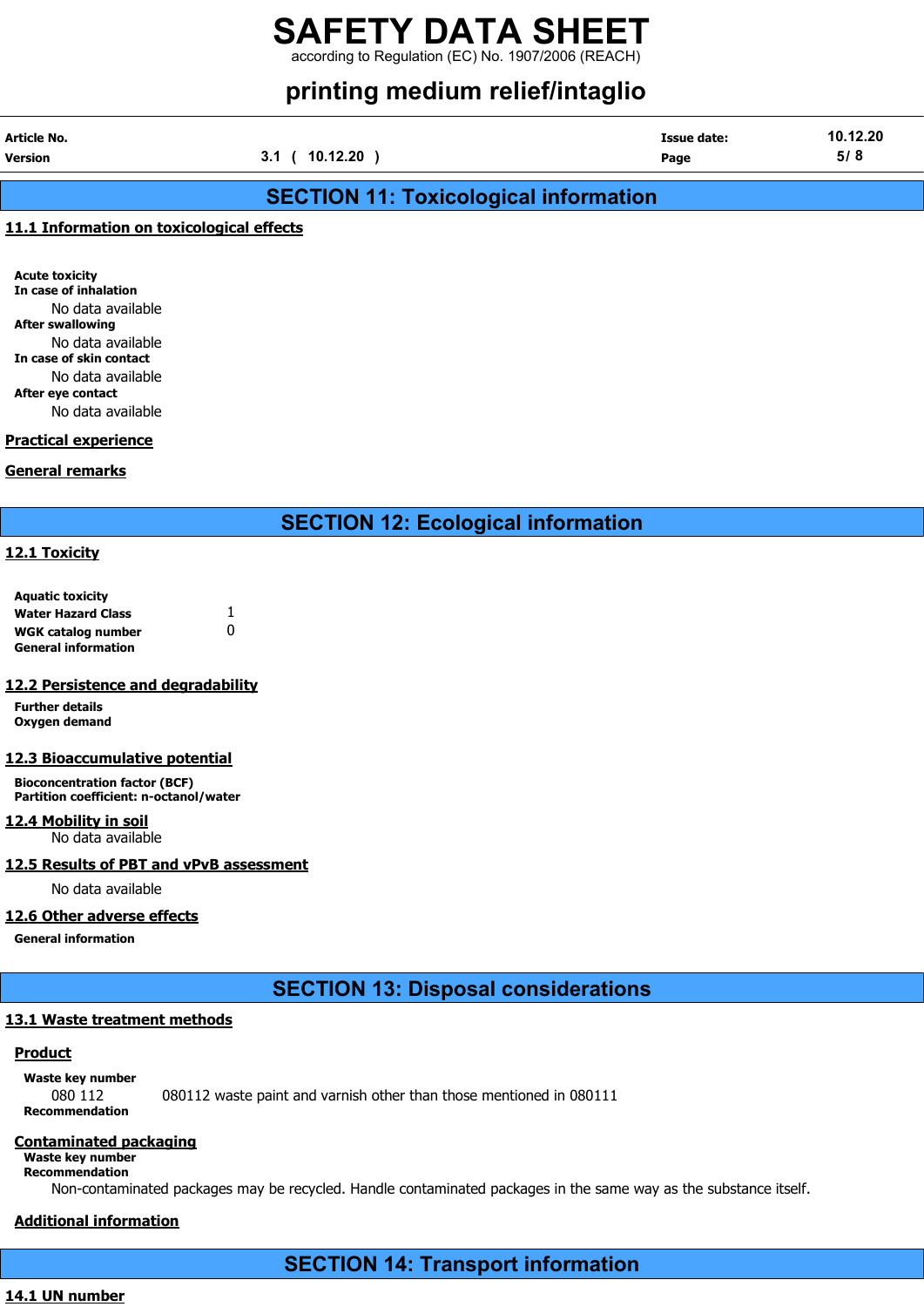# SAFETY DATA SHEET

according to Regulation (EC) No. 1907/2006 (REACH)

# printing medium relief/intaglio

| Article No.    |               | <b>Issue date:</b> | 10.12.20 |
|----------------|---------------|--------------------|----------|
| <b>Version</b> | 3.1(10.12.20) | Page               | 6/8      |

#### 14.2 UN proper shipping name

ADR, ADN No dangerous good in sense of these transport regulations. IMDG, IATA

#### 14.3 Transport hazard class(es)

ADR, ADN IMDG IATA

#### 14.4 Packing group

#### 14.5 Environmental hazards

Marine Pollutant - IMDG Marine Pollutant - ADN

#### 14.6 Special precautions for user

#### Land transport (ADR/RID)

Code: ADR/RID Kemmler-number Hazard label ADR Limited quantities Contaminated packaging: Instructions Contaminated packaging: Special provisions Special provisions for packing together Portable tanks: Instructions Portable tanks: Special provisions Tank coding Tunnel restriction Remarks EQ Special provisions

#### Sea transport (IMDG)

EmS Special provisions Limited quantities Contaminated packaging: Instructions Contaminated packaging: Special provisions IBC: Instructions IBC: Provisions Tank instructions IMO Tank instructions UN Tank instructions Special provisions Stowage and segregation Properties and observations Remarks EQ

#### Air transport (IATA-DGR)

Hazard Passenger Passenger LQ Cargo ERG Remarks EQ Special Provisioning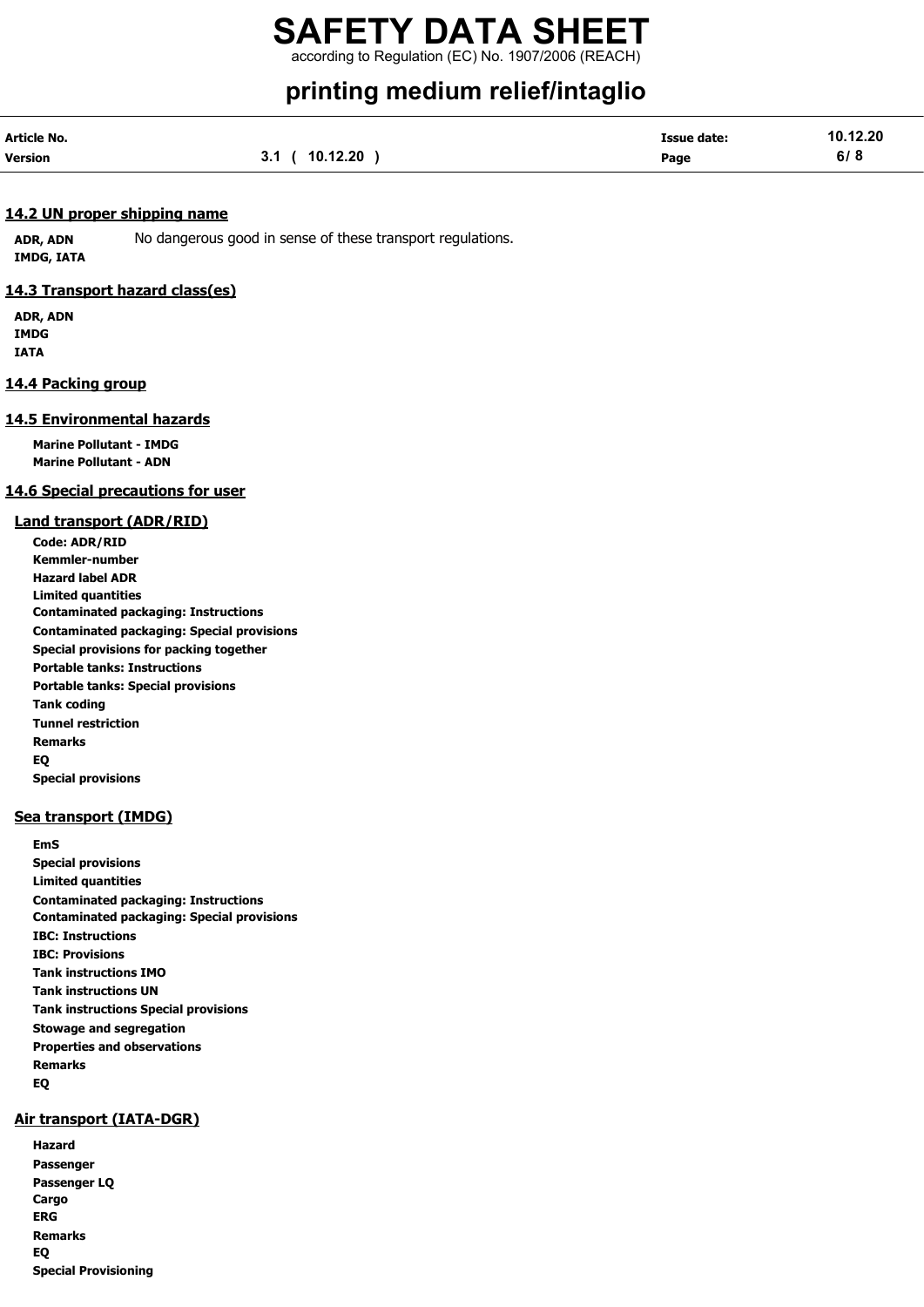# printing medium relief/intaglio

| Article No. |                | <b>Issue date:</b> | 10.12.20 |
|-------------|----------------|--------------------|----------|
| Version     | 3.1 ( 10.12.20 | Page               | 7/8      |

#### 14.7 Transport in bulk according to Annex II of MARPOL 73/78 and the IBC Code

No data available

# SECTION 15: Regulatory information

#### 15.1 Safety, health and environmental regulations/legislation specific for the substance or mixture

#### National regulations

#### Europe

Contents of VOC [%] Contents of VOC  $[a/L]$ Further regulations, limitations and legal requirements

#### **Germany**

| <b>Storage class</b>                                           |              |
|----------------------------------------------------------------|--------------|
| <b>Water Hazard Class</b>                                      | 1.           |
| <b>WGK catalog number</b>                                      | $\mathbf{I}$ |
| <b>Incident regulation</b>                                     |              |
| <b>Information on working limitations</b>                      |              |
| <b>Further regulations, limitations and legal requirements</b> |              |

#### Denmark

Further regulations, limitations and legal requirements

#### **Hungary**

Further regulations, limitations and legal requirements

#### Great Britain

Further regulations, limitations and legal requirements

#### Switzerland

Contents of VOC [%]  $< 1 %$ Further regulations, limitations and legal requirements

#### **USA**

Further regulations, limitations and legal requirements Federal Regulations State Regulations

#### Canada

Further regulations, limitations and legal requirements

#### 15.2 Chemical Safety Assessment

# SECTION 16: Other information

#### Further information

#### Hazard statements (CLP)

#### Further information

This information is abased on our current state of knowledge and describes the security standards applicable to our product for the purpose provided. The information provided here does not constitute a legally binding warranty of specific characteristics or of suitability for a specific application use of the product is thus to be adapted to the